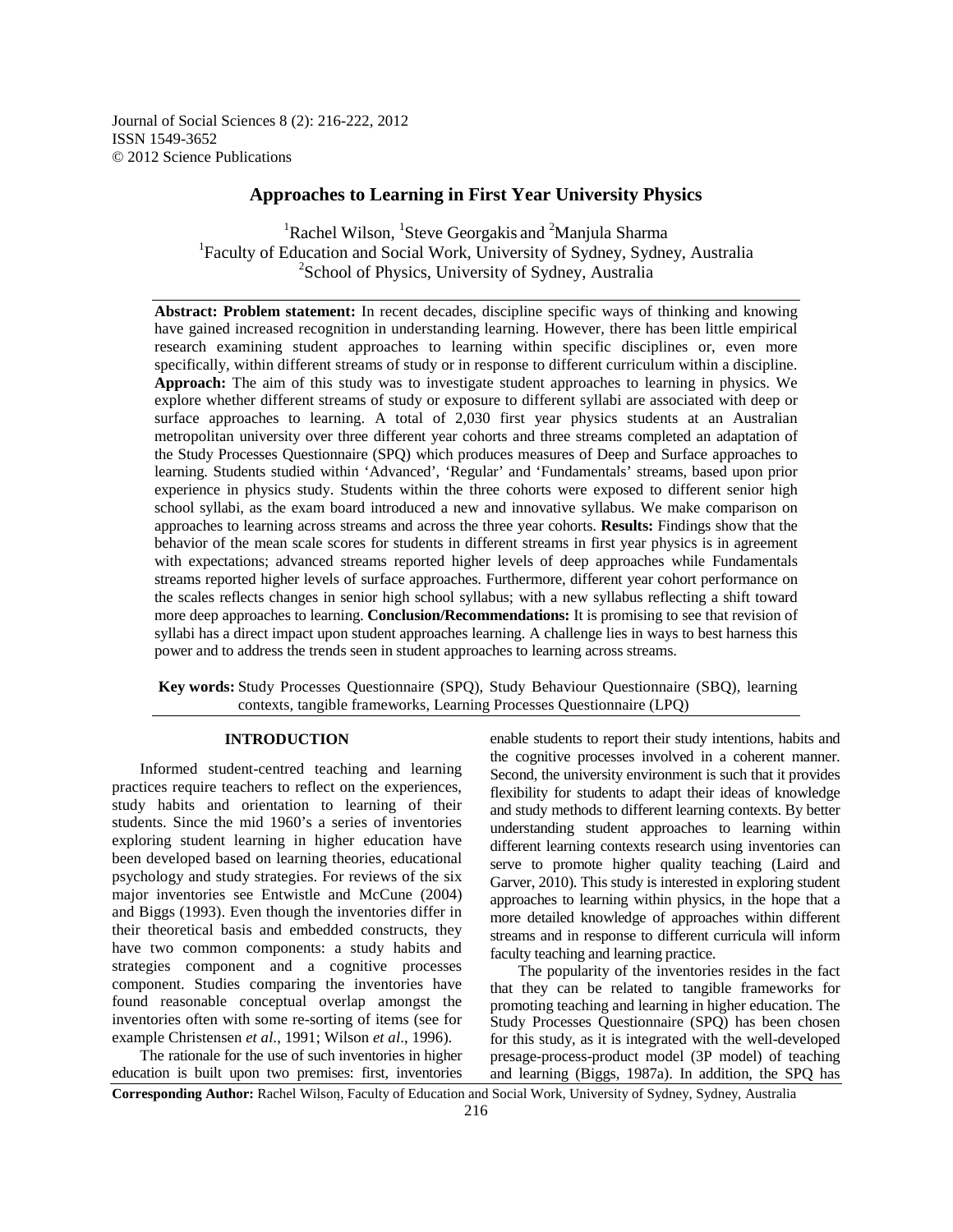been used across cultures and years (see, for example, Gow *et al*., 1994; Zeegers, 2001; Burnett and Dart, 2000; Kember *et al*., 2008) and either for, or with the intent of, comparing student approaches in different disciplines, such as accounting, psychology and biology with considerable success (Skogsberg and Clump, 2003; Quinnell *et al*., 2005).

 The SPQ, developed by Biggs (1987a; 1987b) draws on the information processing model of Craik and Lockhart (1972). Their 'levels of processing' model proposed that the depth of active processing in the original learning would determine the nature and extent of subsequent memory of the episode. Craik (1979) identified two central postulates in their model. Firstly, that *deep* cognitive coding relies upon semantic analysis that is more meaningful and therefore more durable than *surface* codes which are non-semantic and rely upon superficial processing. Secondly, that processing of codes, or learning, is not limited by capacity but is primarily determined by the depth of processing applied. By placing this understanding within a framework that recognised that individual learners react in a way that is typical for them, as well as in a way determined by a particular context (Biggs 1987a), theorised that processing strategies, both deep and surface, might be identified and studied within different educational contexts. The precursor to the SPQ was the Study Behaviour Questionnaire (SBQ)-an 80 item questionnaire with ten scales: pragmatism, academic motivation, academic neuroticism, internality, study skills, rote learning, meaningful learning, test anxiety, openness and class dependence. The SPQ was developed in parallel with the Learning Processes Questionnaire (LPQ) for high school students.

 The question of whether one version of the SPQ can be used across different disciplines as opposed to a proliferation of inventories for different disciplines raises several issues. First, if the research questions relate to general features of the teaching and learning context within the framework of the 3P model, then the SPQ as it stands is adequate for all discipline areas. However, if the research questions require resolution of detail specific to the discipline then a discipline specific version is necessary. Second, if the study design aims to minimize systematic error and bias likely introduced by students experiencing different disciplines within the local context, then a discipline specific version maybe necessary. Third, as a community we acknowledge that the ways of thinking learning and knowing may be different across discipline areas by the emergence of theories such as the Model of Domain Learning (Alexander *et al*., 1997; Langan and Athanasou, 2005) and studies demonstrating the need for understanding subject-related trends (Jacobs and Newstead, 2000; Laird and Garver, 2010). Laird and collegues clearly demonstrated disciplinary differences in the prevalence of deep approaches to learning (Laird *et al*., 2008). With these issues in mind it was decided to use the SPQ with minimal adaptation by the insertion of the word 'physics' into most items. This was done so that student response would not be oriented to their overall approach to learning but would focus specifically upon their learning in physics. By modifying the SPQ further insight into learning in physics can be gained.

 Such modification is not unusual in the use of these inventories. Research using modified SPQ versions has uncovered new issues, but the theoretical frameworks and conceptual bases stand the test of time. For example Kember *et al*. (1999) argue the case for two versions of the SPQ, one for teaching evaluation and development, another for sophisticated research applications. An 18-item version of the SPQ, demonstrated the same factor structure as the 42-item version in a study with medical students (Fox *et al*., 2001). Crawford *et al*. (1998a; 1998b) adapted the SPQ into the Approaches to Learning Mathematics Questionnaire when trying to obtain discipline specific understandings of student conceptions of mathematics.

 The SPQ has been used to compare student approaches in different disciplines, such as accounting, psychology and biology with considerable success (Skogsberg and Clump, 2003; Quinnell *et al*., 2005). To date, our literature searches have found, no study examining the diversity of approaches that may occur within a disciplinary degree in naturally occurring subgroups, like course streams. Nor has the impact of curricular reform been examined in regard to students reported approaches to learning. What has been explored extensively is how student approaches change with innovations in teaching and learning (Kember *et al*., 2008). This study aims to address these gaps by focusing on three aspects of students' approaches to learning: how they might be assessed and relevant to physics, how they might relate to prior experience and attainment in the subject (as reflected in different streams of first year student) and how they might shift with syllabus and curricular reform.

## **MATERIALS AND METHODS**

 The methodology of this study is designed to answer three research questions:

- What are the reported approaches to learning of students in first year physics?
- Is there any association between reported deep and surface approaches to learning and different streams of first year physics?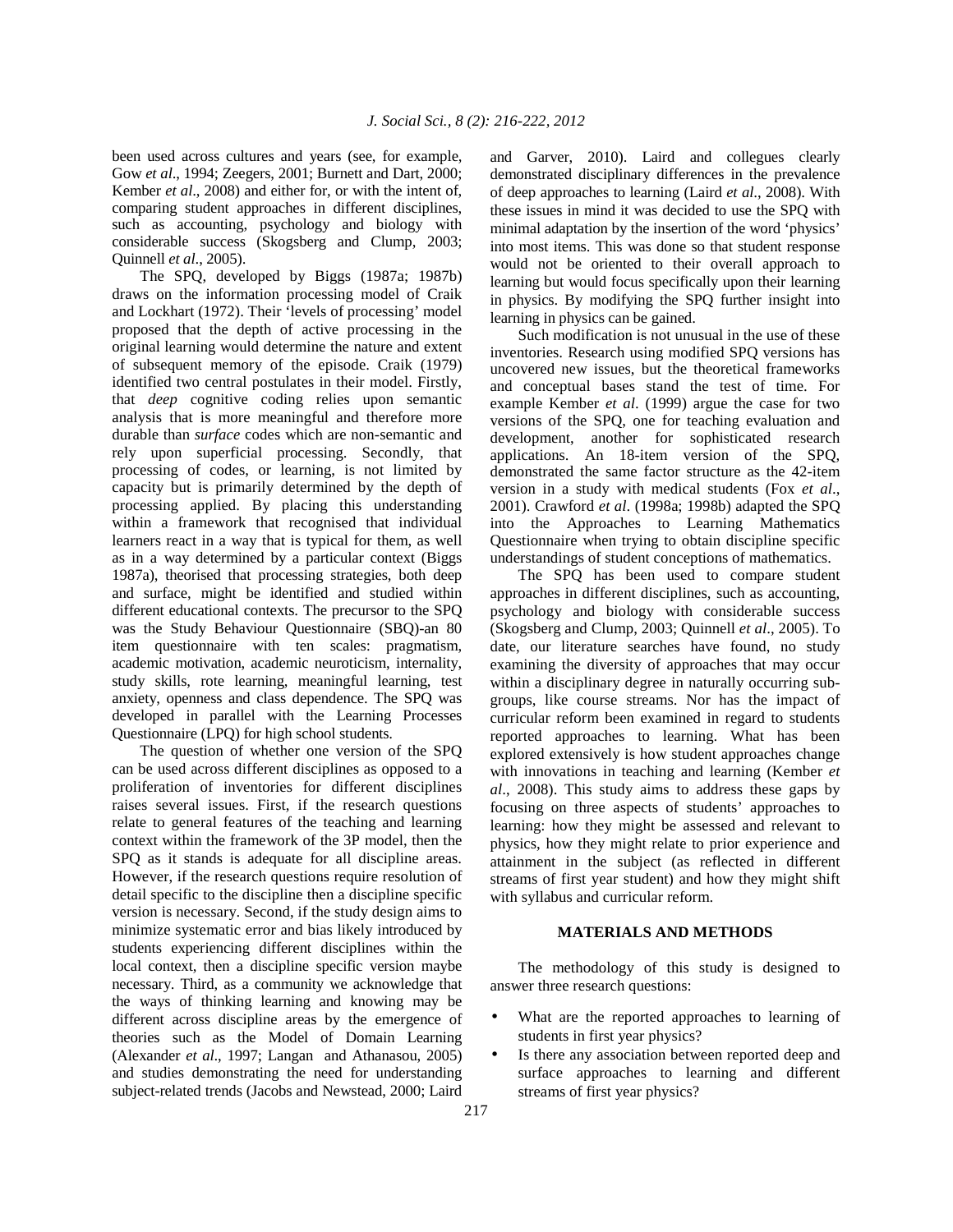Is there any association between reported deep and surface approaches to learning and exposure to different high school physics curriculum?

**Participants:** The context for this study is the School of Physics at a research focused, urban Australian university. The School offers three mainstream physics units of study to students in their first semester of university. The Fundamentals unit is primarily for students who have done no physics in senior high school, although it also caters for those who have done poorly in senior high school physics. The Regular unit is for students who have attained well in senior high school physics, while the advanced unit is for those who have done senior high school physics and are exceptionally high attainers. The three units effectively group students according to their backgrounds in senior high school physics. The teaching methods and environment at university are the same across the three units but the depth of content varies.

 The students in the three units can be enrolled in a wide range of degree programs such as Engineering, Medical Science and Arts. Physics majors and indeed postgraduate students are drawn from these three units. However, the largest fractions continuing with physics are from the advanced stream, followed by Regular and lastly Fundamentals. A comparison of student demographics across the three streams shows that 63 percent of the Fundamentals stream is female in comparison to approximately 30 percent females in the other streams. However, the three streams are comparable in most aspects.

 The participants of this study also come from first year intake cohorts in 2000, 2001 and 2004, with a total of 2,030 students. Over this four year period there were dramatic changes to the state high school physics syllabi and assessment systems NSW, Board of Studies, 2011, which was reflected in changing pedagogy and learning in high school classroom. Consequently the 2004 cohort were exposed to a different high school physics curriculum. Details of the change in syllabi are reviewed in Binnie (2004). This study will examine whether this shift has had any discernable impact upon student approaches to learning. In a related qualitative study, using phenomenography it was shown that student' conceptions of physics as a subject shifted with the introduction of a revised physics syllabus (Wilson *et al*., 2011).

**Procedure:** The physics SPQ was administered to students during the first laboratory session of first semester in the three streams in 2001, 2002 and 2004, with informed participant consent. The response rate was 95% for 2001, 65% for 2002 and 85% for 2004. The lower response rate in 2002 is due to changes in class organisation and the methods employed for questionnaire administration. The questionnaire was administered by at least thirty different academic and casual staff during laboratory sessions with other intensive activities occurring immediately before and after the questionnaires. Standard administration procedures were used.

 Biggs (1987b) SPQ has been designed for the university sector but is not subject specific. We have situated the questionnaire by adapting it for physics for three reasons. First, as students study courses in several disciplines in their first year it is important to clearly distinguish the discipline area that it is the focus of the inventory. This was done mostly by inserting the word physics into items. Second, the questionnaire was administered in the first few weeks of semester when many students are confused about university studies (White *et al*., 1995). Hence being specific about physics may reduce misinterpretation of the items. Lastly, the wording of some items was revised under consultation with an expert panel of physicists, so that wording best reflected the values of the discipline.

**Data analysis:** Three sets of analysis were carried out corresponding to each research question:

- Factor analysis and reliability analysis are used to determine the efficacy of the physics SPQ measure
- ANOVA is used to determine if there is a difference between the means for the three streams and three year cohorts, for each item and for the deep and surface scales
- Boxplots are used to compare groups by year and stream and illustrate any differences

## **RESULTS**

Factor analysis and reliability: Factor analysis was done using Principal Components Analysis and Quartimax, an orthogonal rotation. Using the complete data set, each item was checked for normality and specificity and correlations were checked for multicollinearity. Factor loadings of less than .4 were excluded as per Field (2000). A satisfactory two-factor solution was produced, explaining 48% of the variance. On the whole the items least consistent with original SPQ factor solutions are not necessarily the ones that were modified. The reliability of the deep and surface scales of the physics adaption of the SPQ was calculated using Cronbach's alpha for the complete data set and separately for each stream. The internal consistency coefficient for the deep scale is  $\alpha = 0.86$ and for the surface scale  $\alpha = 0.64$ . Reliabilites for the streams ranged from  $0.61-0.90$ .  $t =$  the lowest, for the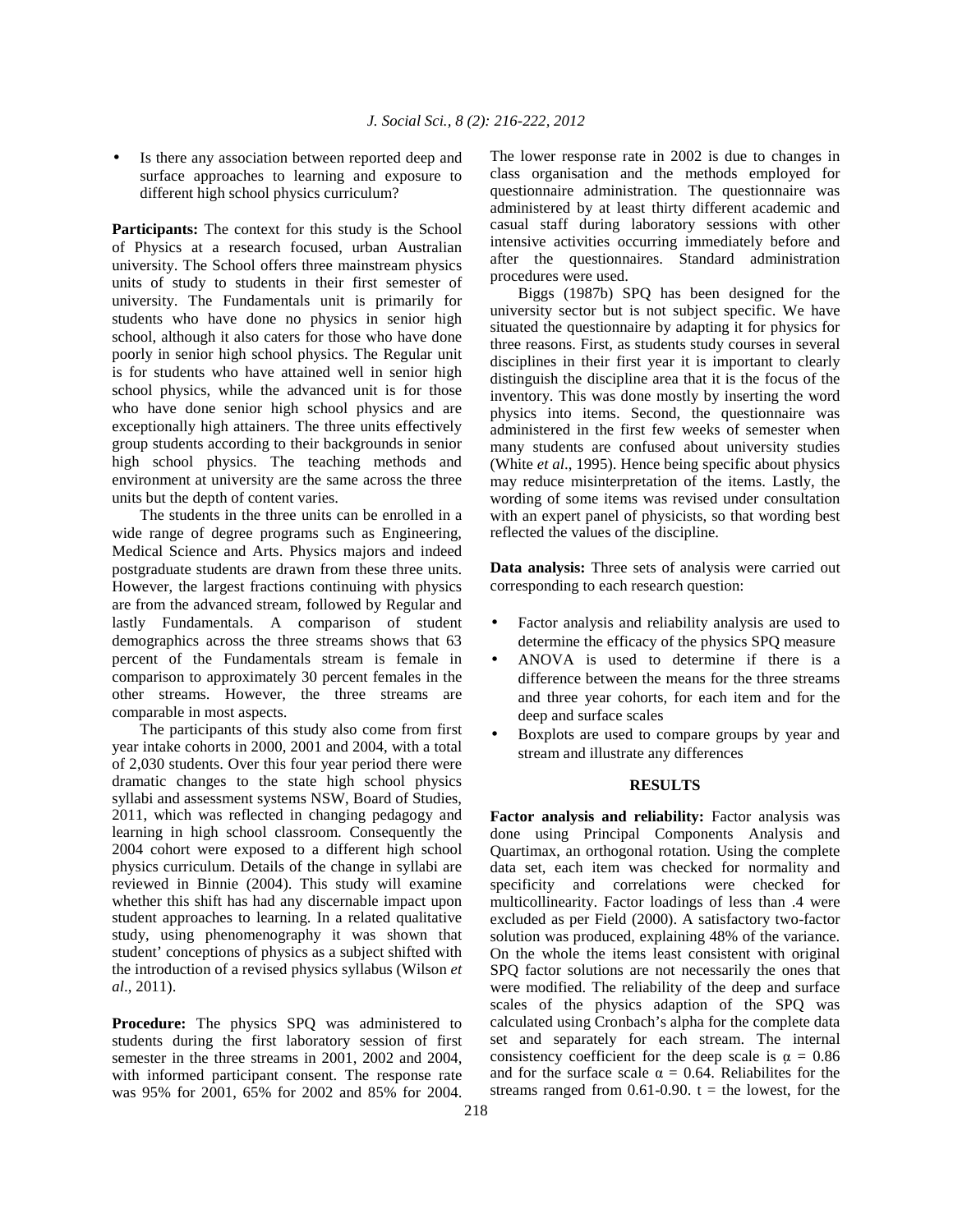surface scale in the Fundamentals stream is not high, but higher than those reported for the SPQ elsewhere; Biggs (1987a)  $\alpha = 0.51$  and Biggs *et al.* (2001)  $\alpha =$ 0.57. The surface scale persistently records low reliabilities, for example Wilson and Fowler (2005) report a value of 0.55 for a surface subscale.

**Comparison of the means of the streams:** We compared the item and scale means using a one-way ANOVA. We also extracted non-standardised mean scores to better understand trends in student selfreporting of the scales and found that there is a significant difference amongst the three streams for items on the both SPQ-Physics surface and deep scales. These results meet significance levels as determined by the Bonferroni correction ( $p < 0.05 \div 13 = p0.004$ ). For example, for item A2 on the deep scale there was a significant difference amongst the means  $(F = 17)$ ,  $p<0.004$ , df = 2020) and similarly for A19 on the surface scale (F = 29, p<0.004, df = 2008). The Tukey post-hoc test showed that the mean difference between the Advanced and Fundamentals streams was much larger than the other mean differences for items on the deep scale, while for the surface scale the mean difference between the Regular and Fundamentals streams was much larger than the other mean differences.

 Table 1 shows the means for the physics SPQ deep and surface scales for each stream. One way ANOVA showed that there was a significant difference amongst the three streams for the SPQPhysics deep factor score ( $F =$ 24, p $<0.05$ , df =1942) and for the physics SPQ surface factor score ( $F = 23$ , p<0.05, df = 1942). Not surprisingly, the Tukey test reflected the results of the comparison of the means of items for the different streams.

 We found trends that are in keeping with expected behaviours for the deep scale. Students who have less experience with physics report, on average, less deep approaches to learning physics, while students who have more experience with physics report, on average, more deep approaches. The trends in students' self-reporting of surface approaches to learning physics are interesting. Students in the advanced stream, on average, report neutrally with regard to surface approaches; given their experience and achievement, we might have expected them to disagree with surface approaches. Students in the Regular stream report, on average, more surface approaches and the Fundamentals tend to show disagreement with surface approaches.

**Impact of school syllabus change:** To investigate if the scales are robust enough for the sum of the items to be used instead of factor scores, a comparison by stream and year was made, as shown in Table 1.

Table 1: Comparison of the mean score for each stream using the SPQP deep and surface scales. Standard errors of the means are given in parenthesis

|                    | Mean score<br>Advanced | Regular       | Fundamentals  |
|--------------------|------------------------|---------------|---------------|
| SPOP deep scale    | $+0.29(0.06)$          | $-0.05(0.03)$ | $-0.12(0.03)$ |
| SPOP surface scale | $-0.01(0.04)$          | $+0.14(0.03)$ | $-0.20(0.05)$ |

These boxplots show the trends for the deep (a) and Surface (b) factor scores. We also examined the raw sums of deep and surface items and found similar trends.

 Cohorts for 2002 and 2004 show similar trends, while 2001 is contrasting. This can be explained in terms of students' high school experiences. The 2001 cohort was exposed to a more traditional school physics syllabus while the later cohorts were exposed to a dramatically rejuvenated syllabus. The students exposed to the rejuvenated syllabus report more deep approaches to learning when compared with those exposed to the traditional syllabus, with the advanced stream demonstrating the largest increase. Furthermore, the students exposed to the rejuvenated syllabus also report more surface approaches to learning when compared with those exposed to the traditional syllabus, with the Fundamentals stream demonstrating the largest increase. We note that similar changes in syllabus were implemented across all sciences, implying that Fundamentals students could be influenced by perceptions and experiences in other disciplines. In view of the orthogonal nature of deep and surface approaches to learning, the increase in both scales is interesting and warrants further research.

 We also examined gender across the deep and surface scales in the different streams. On the more reliable deep scale there were no significant gender differences, while on the surface scale, a significant difference was found using independent samples ttest for only the Advanced stream (mean factor score for females =  $0.14$  and that for males -0.07, df = 412,  $t = 2.209$ ,  $n = 414$ ).

#### **DISCUSSION**

 The use of the SPQ, with minor adaptations to specialise it for the physics context, has been supported by the factor analytic and reliability findings reported. There are clear trends in approaches to learning reported by students in the different first year streams. For example the advanced students report a neutral mean score for the surface scale while the Regular students agree with items on the surface scale. The Fundamentals students report negative mean scores for both scales and a more negative score for the surface score. So in essence the Fundamentals report few learning strategies while the Regulars report the wrong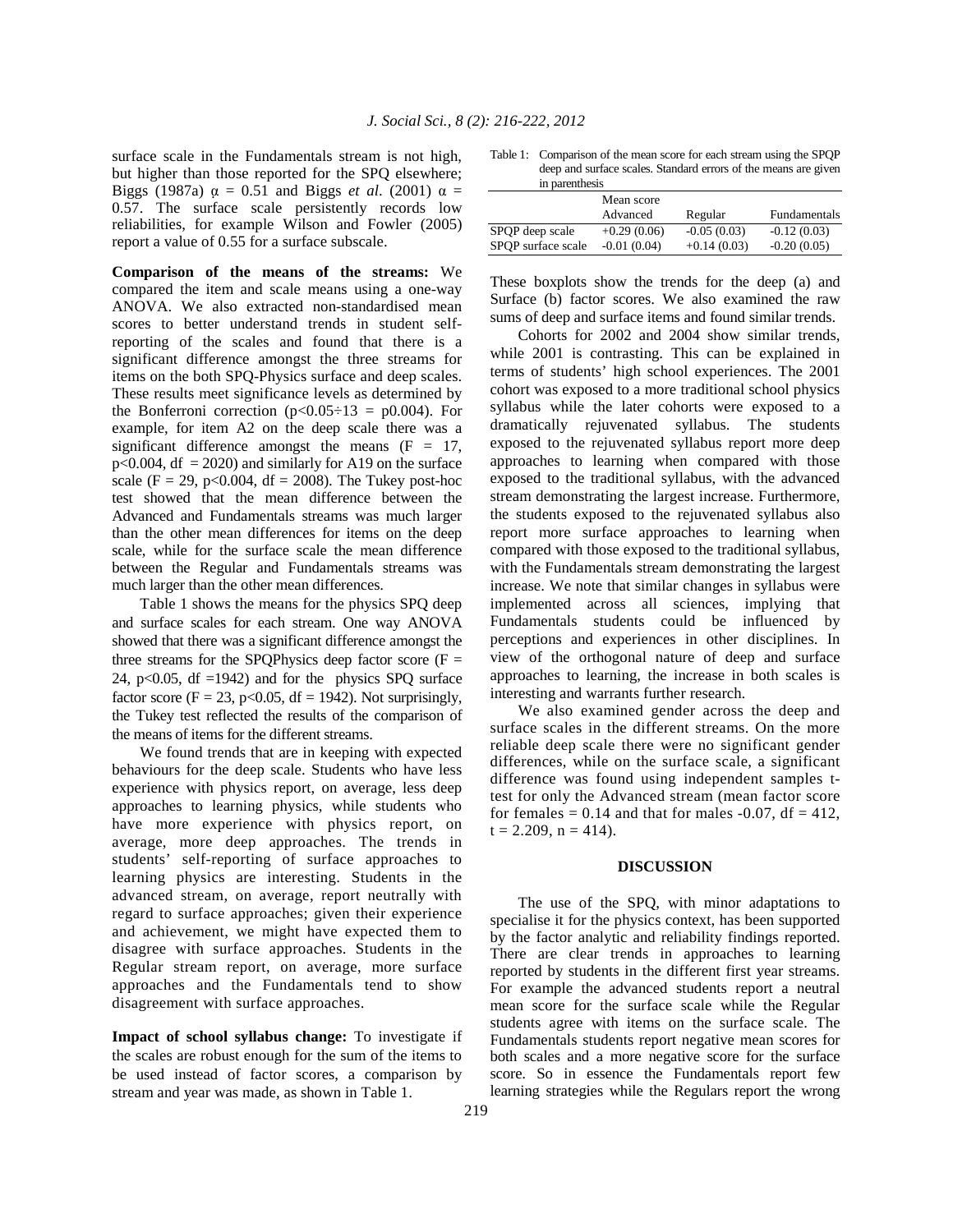learning strategies (if deep learning is to occur). We cannot determine from this survey whether these findings are the result of school experience in physics alone (or lack of it in the case of Fundamentals students), student approaches to learning in others subjects, or indeed whether these trends have been impacted by the initial university experience. The question of how to facilitate a change towards deep approaches is the challenge for practising educators. As this study is part of a larger longitudinal investigation it will be interesting to follow students and their reported SPQ scores, as they progress in their degrees.

 The differences between streams shows trends that are consistent with expected student behaviours. Even analysis at individual item level, using one-way ANOVA, shows differences and directions of differences as expected; with advanced students reporting the highest levels of deep approaches to learning. This study adds to the literature on trends in students' approaches to learning such as those by Zeegers (2001) and Gow *et al*. (1994) in investigating differences in approaches to learning across streams.

 In view of our findings and those of Zeegers (2001), which raise concerns about if and how the Australian university students' experiences improve their approaches to learning; we propose that future discipline specific studies provide the opportunity to explore this in more detail. Encouragement can be taken from the fact that this suggests a strong relationship between the teaching and learning practices and contexts and student approaches to learning. There are many possibilities as to how teaching and learning practices might promote deeper approaches: by shifting teacher expectations; by influencing students' conceptions of their subject (Ellis *et al*., 2008; Georgiou and Sharma, 2010); by professional development of teachers (Kember *et al*., 2008; Sharma *et al*, 2010). Studies such as those by Gordon and Debus (2002) have demonstrated how deep approaches can be encouraged by implementing specific teaching and learning strategies.

 Longitudinal findings are needed to inform debate on these concerns. For now our findings relating to physics study approaches at the outset of first year are more likely to reflect teaching and learning practices in high school. This is illustrated by the fact that those students educated under the old school syllabus (2000 and 2001 cohorts), show different trends to those who received the reformed physics syllabus (2004 cohort). A longitudinal analysis is planned so that these students progress through their degrees can be examined. Hayes *et al*. (2010), Sanders and Healeys' longitudinal study (2010) of physical therapy students tracks their approaches to learning and GPA attainment throughout the span of their degrees. They found that those who retained their deep and surface approaches, measured at

outset, were likely to lose academic self-confidence and use fewer strategic approaches to study. Those students who increased their deep approaches to learning, by contrast, were able to retain high academic self-concept and maintain strategic study habits. Some of Heyes' and colleagues' findings were consistent with the teaching and learning contexts of the degree; they noted that clinical emphases and interactive teaching in second year was associated with an overall increase in deep approaches.

 A study similar to Hayes *et al*. (2010) examining physics learning is needed to establish the dynamics between teaching, curriculum and approaches to learning across the span of a typical physics degree. In particular we are interested to examine the impact of assessment upon students' approaches to learning; this has not been examined in physics, or elsewhere. Recent promotion and increased practice of formative assessment approaches holds potential to direct students toward deeper approaches to learning. Authentic assessment practices focus on higher order and metacognitive skills that are central to deep learning.

 Where the Fundamentals students currently report low levels of both deep and surface study strategies, there is potential to nurture learning in the future. As the fundamentals students present as 'tabula rasa' the faculty has a unique opportunity to introduce deep approaches by careful design of their experiences in first year physics. We need also to foster deep approaches in the Regular stream and to support such approaches in the advanced stream. We can support deep approaches, according to the 3P model, by investigating individual SPQ items and relating these to curriculum and course design.

## **CONCLUSION**

 This study has used a minimally adapted SPQ to survey student approaches to learning in first year physics. Differences between Advanced, Regular and fundamentals streams are consistent with expectations, given that deep approaches to learning are seen to correlate with higher attainment. Differences were also identified between cohorts exposed to contrasting high school physics curricula. Both these findings reflect the contextualised nature of approaches to study, with students differing approaches related to their differing exposure to physics. The findings are particularly valuable to faculty staff and will inform teaching and learning practice. For the wider community the findings are yet another illustration of the powerful and complex ways in which students are moulded by educational experience.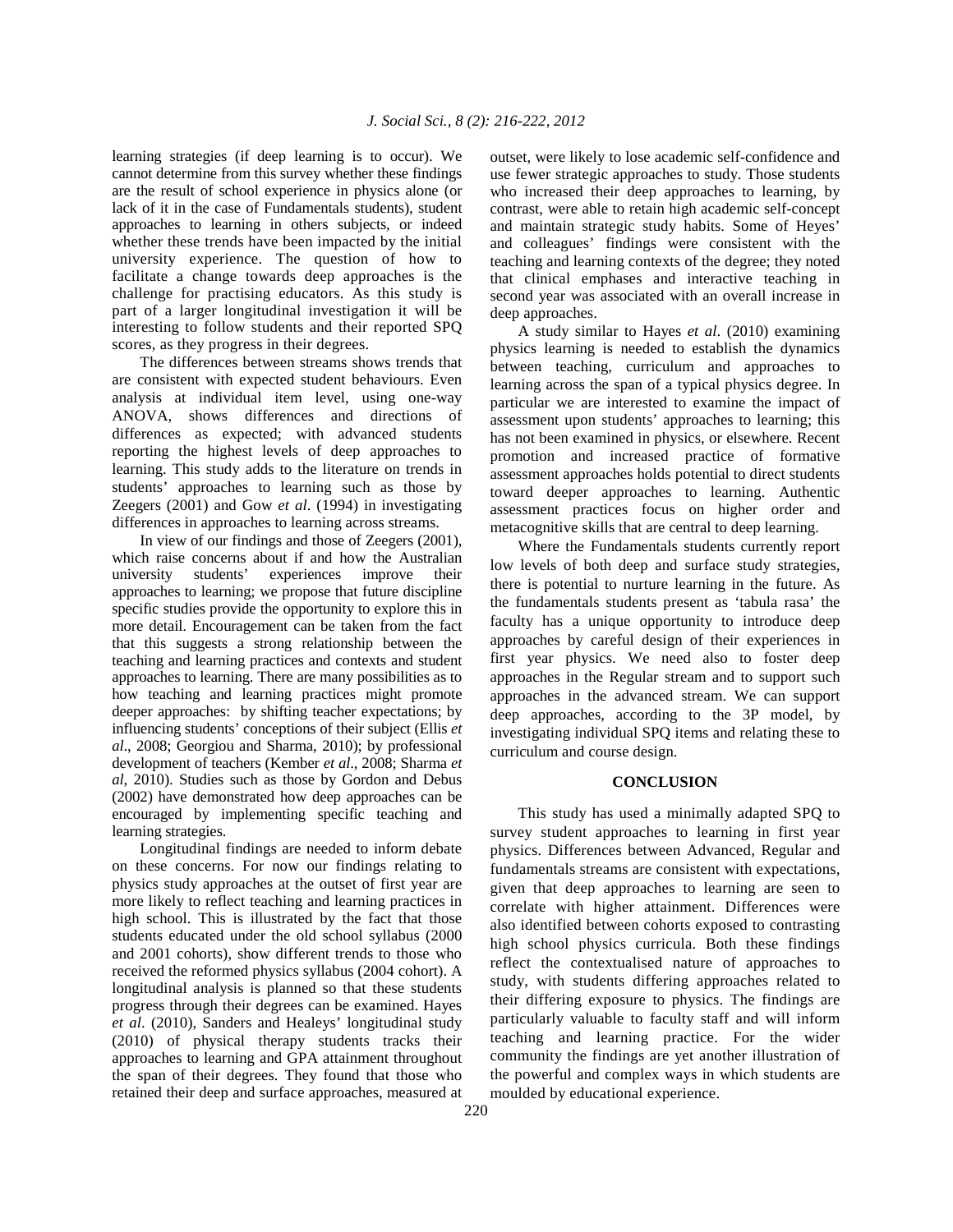### **ACKNOWLEDGEMENT**

 The reaches acknowledge Science Faculty Education Research (SciFER) grants, University of Sydney and support from staff and students. The authors are grateful to Professor David Boud for his constructive feedback on this study.

### **REFERENCES**

- Alexander, P.A., P.K. Murphy, B.S. Woods, K.E. Duhon and D. Parker, 1997. College instruction and concomitant changes in students' knowledge, interest and strategy use: A study of domain learning. Contemporary Educ. Psychol., 22: 125- 146. DOI: 10.1006/ceps.1997.0927
- Biggs, J.B., 1987a. Student Approaches to Learning and Studying. 1st Edn., Australian Council for Educational Research, Melbourne, ISBN-10: 0855634162 pp: 145.
- Biggs, J.,1987b. Study process questionnaire manual. Student approaches to learning and studying. 1st Edn., Australian Council for Educational Research, Melbourne, ISBN-10: 0855634162 pp:44.
- Biggs, J., 1993. What do inventories of students' learning processes really measure? A theoretical review and clarification. Brit. J. Educ. Psychol., 63: 3-19. DOI: 10.1111/j.2044-8279.1993.tb01038.x
- Biggs, J., D. Kember and D.Y.P. Leung, 2001. The revised two-factor Study Process Questionnaire: R-SPQ-2F, British J. Educ. Psychol., 71: 133-149. DOI: 10.1348/000709901158433
- Binnie, A., 2004. Development of a senior physics syllabus in New South Wales. Physics Educ., 39: 490-495. DOI:10.1088/0031-9120/39/6/004
- Burnett, P.C. and B.C. Dart, 2000. The study process questionnaire: A construct validation study. Assess. Evaluat. Higher Educ., 25: 903-100. DOI: 10.1080/713611415
- Christensen, C.A., D.R. Massey and P.J. Isaacs, 1991. Cognitive strategies and study habits: An analysis of the measurement of tertiary students' learning. British J. Educ. Psychol., 61: 290-299. DOI: 10.1111/j.2044-8279.1991.tb00986.x
- Craik, F.I.M. and R.S. Lockhart, 1972. Levels of processing: A framework for memory research. J. Verbal Learn. Verbal Behav., 11: 671-684. DOI: 10.1016/S0022-5371(72)80001-X
- Craik, F.I.M., 1979. Human memory. Ann. Rev. Psychol., 30: 63-102.
- Crawford, K., S. Gordon, J. Nicholas and M. Prosser, 1998a. University mathematics students' conceptions of mathematics. Stud. Higher Educ., 23: 87-94. DOI: 10.1080/03075079812331380512
- Crawford, K., S. Gordon, J. Nicholas and M. Prosser, 1998b. Qualitatively different experiences of learning mathematics at university. Learn. Instr., 8: 455-468. DOI: 10.1016/S0959-4752(98)00005-X
- Ellis, R.A., P. Goodyear, M. Brillant and M. Prosser, 2008. Student experiences of problem-based learning in pharmacy: Conceptions of learning, approaches to learning and the integration of faceto-face and on-line activities. Adv. Health Sci. Educ.: Theory Practice, 13: 675-692. DOI: 10.1007/s10459-007-9073-3
- Entwistle, N. and V. McCune, 2004. The conceptual bases of study strategy inventories. Educ. Psychol. Rev., 16: 325-345. DOI: 10.1007/s10648-004- 0003-0
- Field, A.P., 2000. Discovering Statistics Using SPSS for Windows Advanced Techniques for the Beginner. 1st Edn., Sage Publications, London, ISBN-10: 0761944524, pp: 496.
- Fox, R.A., I.C. McManus and B.C. Winder, 2001. The shortened study process questionnaire: An investigation of its structure and longitudinal stability using confirmatory factor analysis. Brit. J. Educ. Psychol., 71: 511-530. DOI: 10.1348/000709901158659
- Georgiou, H. and M.D. Sharma, 2010. A report on a preliminary diagnostic for identifying thermal physics conceptions of tertiary students. Int. J. Innovat. Sci. Math. Educ., 18: 32-51.
- Gordon, C. and R. Debus, 2002. Developing deep learning approaches and personal teaching efficacy within a preservice teacher education context. British J. Educ. Psychol., 72: 483-511. DOI: 10.1348/00070990260377488
- Gow, L., D. Kember and B. Cooper, 1994. The teaching context and approaches to study of accountancy students. Issues Account. Educ., 9: 118-126.
- Hayes, K., B. Sanders and W. Healey, 2010. Students' study approaches in a new curriculum. J. Physical Therapy Educ., 24: 3-27.
- Jacobs, P.A. and S.E. Newstead, 2000. The nature and development of student motivation. Brit. J. Educ. Psychol., 70: 243-254. DOI: 10.1348/000709900158119
- Kember, D., A. Wong and D.Y.P. Leung, 1999. Reconsidering the dimensions of approaches to learning. Brit. J. Educ. Psychol., 69: 323-343. DOI: 10.1348/000709999157752
- Kember, D., D.Y.P Leung and C. McNaught, 2008. A workshop activity to demonstrate that approaches to learning are influenced by the teaching and learning environment. Active Learn. Higher Educ., 9: 43-56. DOI: 10.1177/1469787407086745